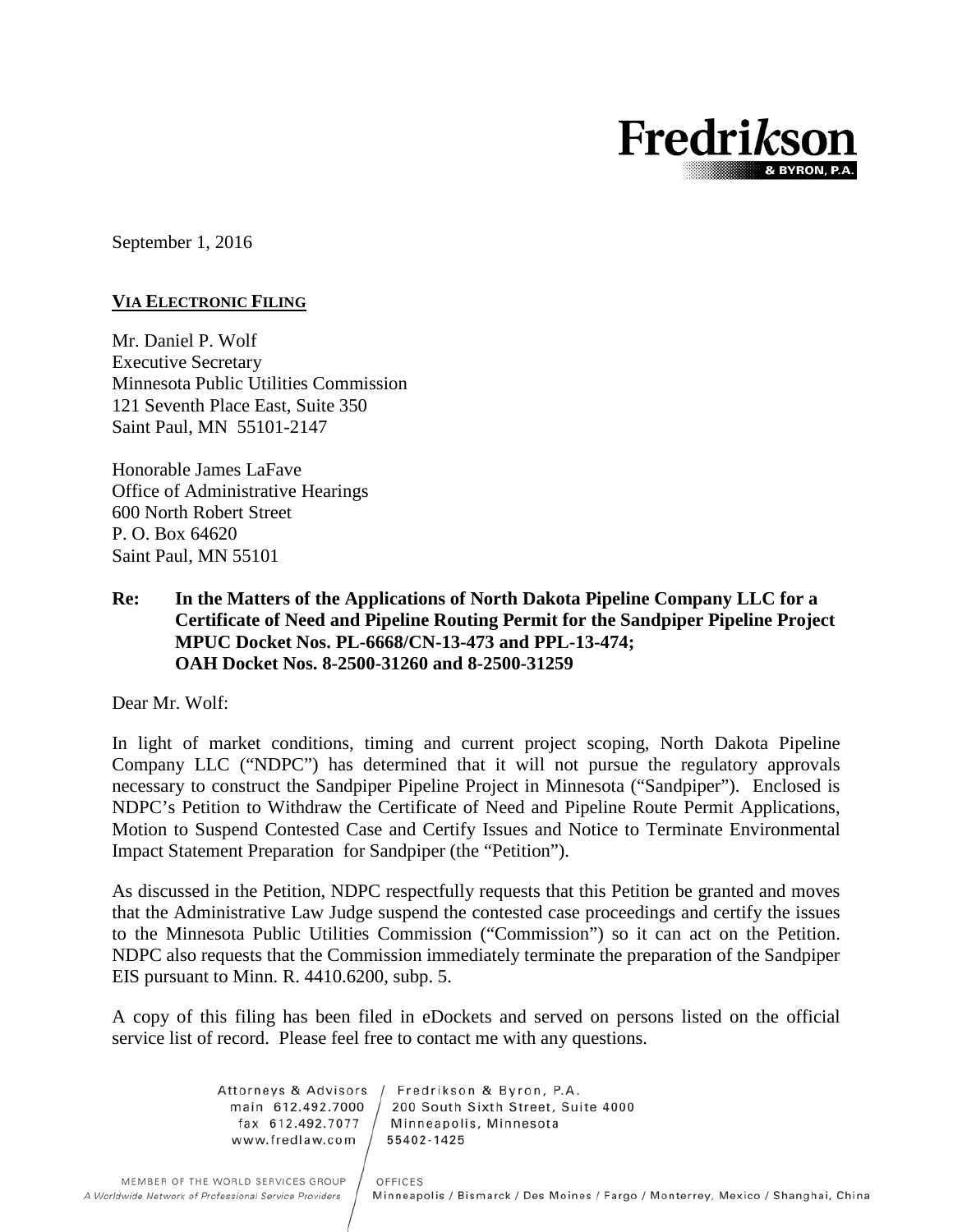Mr. Daniel P. Wolf Honorable James LaFave September 1, 2016 Page 2

Sincerely,

/s/ *Christina K. Brusven*

Christina K. Brusven *Attorney at Law* **Direct Dial:** 612.492.7412 **Email:** [cbrusven@fredlaw.com](mailto:cbrusven@fredlaw.com)

Enclosure

59569072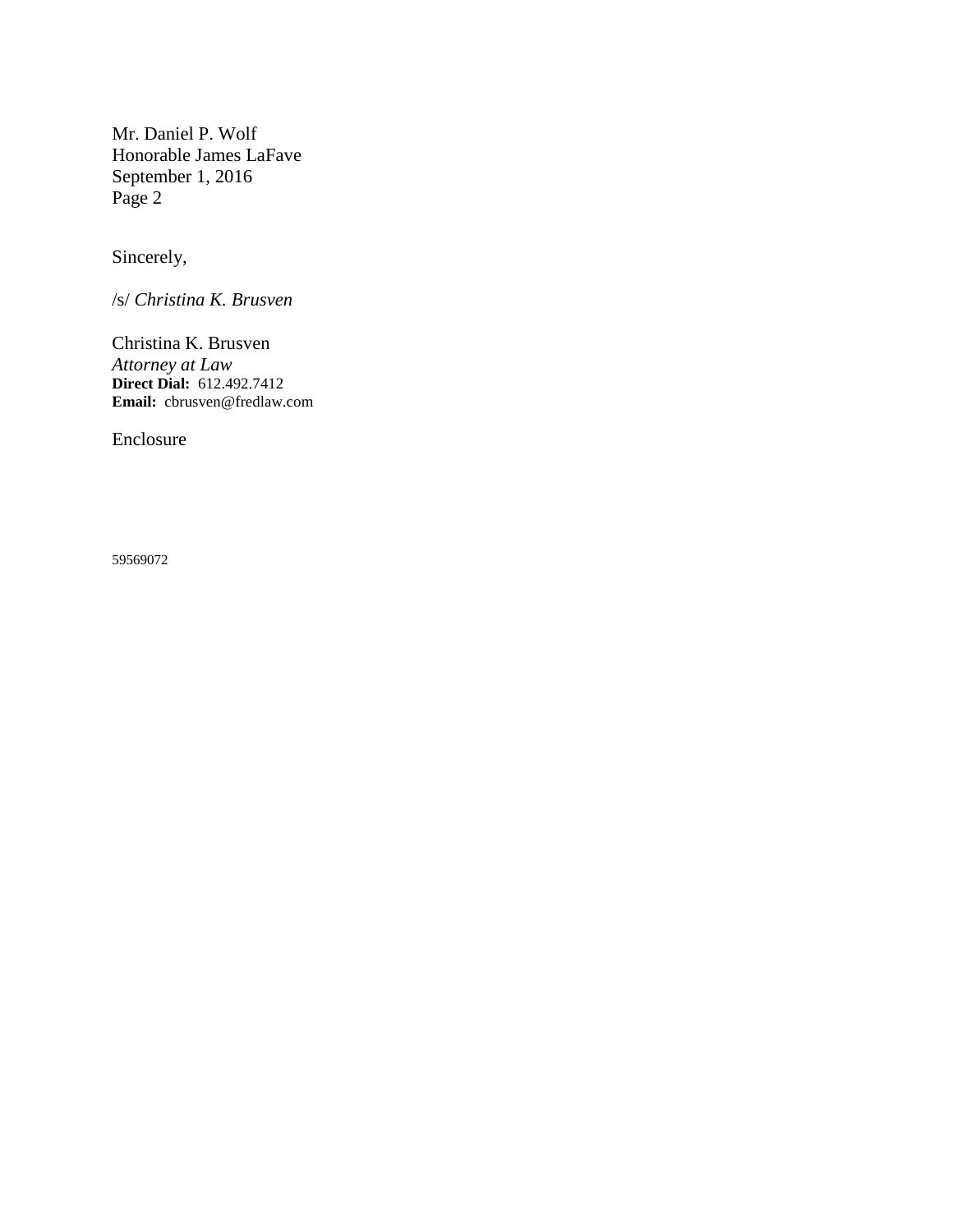# **STATE OF MINNESOTA BEFORE THE PUBLIC UTILITIES COMMISSION**

Beverly J. Heydinger Chair Nancy Lange Commissioner Dan Lipschultz Commissioner John Tuma Commissioner Matthew Schuerger Commissioner

**In the Matters of the Applications of North Dakota Pipeline Company LLC for a Certificate of Need and Pipeline Routing Permit for the Sandpiper Pipeline Project**

MPUC Docket Nos. PL-6668/CN-13-473 and PPL-13-474 OAH Docket Nos. 8-2500-31260 and 8-2500-31259

# **PETITION TO WITHDRAW CERTIFICATE OF NEED AND PIPELINE ROUTING PERMIT APPLICATIONS, MOTION TO SUSPEND CONTESTED CASE AND CERTIFY ISSUES AND NOTICE TO TERMINATE ENVIRONMENTAL IMPACT STATEMENT PREPARATION**

# **I. INTRODUCTION.**

North Dakota Pipeline Company LLC ("NDPC") hereby respectfully petitions the Minnesota Public Utilities Commission ("Commission") to withdraw its applications for a certificate of need ("CN") and pipeline route permit ("PRP") for the Sandpiper Pipeline Project ("Sandpiper" or "SPP") (the "Petition") pursuant to Minn. R. 7829.0430. NDPC further moves the Administrative Law Judge ("ALJ") to suspend the contested case proceedings and certify the question to the Commission pursuant to Minn. R. 1400.7600 to allow the Commission to act on the Petition. In addition, NDPC hereby provides notice to the Commission under Minn. R. 4410.6200, subp. 5, requesting that it cease all activities related to the preparation of the Sandpiper Environmental Impact Statement ("EIS").

# **II. DISCUSSION OF WITHDRAWAL**

NDPC is a joint venture owned by Enbridge Energy Partners, L.P. ("EEP") and Marathon Petroleum Company ("MPC"). On August 2, 2016, EEP and MPC announced that they have formed a new joint venture, which in turn has entered into an agreement to acquire an equity interest in the Bakken Pipeline System, including both the Dakota Access Pipeline and the Energy Transfer Crude Oil Pipeline projects.<sup>[1](#page-2-0)</sup> The companies stated that, upon successful

<span id="page-2-0"></span> <sup>1</sup> *See* press release included as Attachment 1.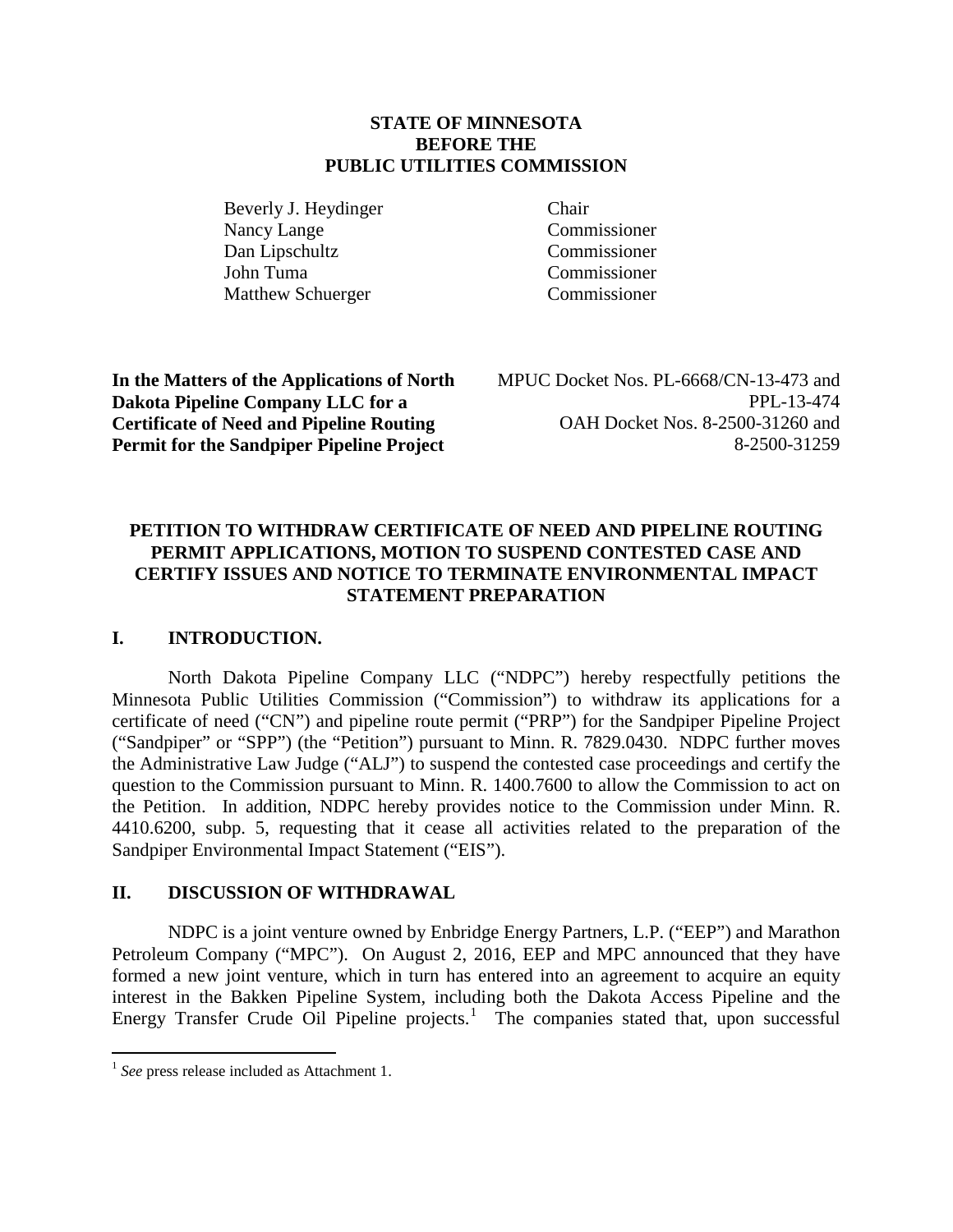closing of the transaction, EEP and MPC plan to terminate their transportation services and joint venture agreements for Sandpiper.

EEP has determined that it will no longer pursue the regulatory approvals necessary to construct Sandpiper in Minnesota. Accordingly, NDPC submits this Petition pursuant to Minn. R. 7829.0430 to withdraw both the Sandpiper certificate of need and pipeline route permit applications.

The Commission should approve the Petition because NDPC is entitled to withdrawal of its applications as a matter of right. Further, evidentiary hearings have not yet begun, there is no public purpose in holding hearings for permits that NDPC no longer seeks, and it would be prejudicial to NDPC to continue to expend funds engaged in a futile regulatory process.

# **III. MOTION TO SUSPEND CONTESTED CASE AND CERTIFY QUESTION**

NDPC moves that the ALJ suspend the contested case proceedings in these dockets and certify the Petition to the Commission so that the Commission can act on the Petition as expeditiously as possible. Suspension of the contested case is appropriate here because there is no reasonable purpose to advancing the contested case process while the Commission considers NDPC's Petition. Moreover, these issues should be certified to the Commission because resolution will "materially advance the ultimate termination of the hearing."<sup>[2](#page-3-0)</sup>

# **IV. RESPONSE TO PETITION AND MOTION**

Pursuant to Minn. R. 7829.0430, persons opposing the Petition have 14 calendar days from the date of service to file objections. Pursuant to Minn. R. 1400.6600, parties may respond to the motion to suspend the contested case and certify the issues within 10 working days of this motion by filing a written response with the judge and serving copies on all parties.

# **V. EIS TERMINATION**

With this Petition, NDPC provides notice to the Commission of its request to voluntarily terminate preparation of the Sandpiper EIS pursuant to Minn. R. 4410.6200, subp. 5. Because NDPC is no longer pursuing the certificate of need and pipeline route permit for Sandpiper, NDPC requests that the Commission, in its capacity as the Responsible Government Unit ("RGU"), cease all activities related to preparation of the Sandpiper EIS and direct the Minnesota Department of Commerce, Energy Environmental Review and Analysis unit, the Minnesota Pollution Control Agency and the Minnesota Department of Natural Resources to similarly cease all such activities. This termination notice applies only to activities related to preparation of the Sandpiper EIS. Preparation of the EIS for Enbridge's Line 3 Replacement Project should proceed and reflect that Sandpiper has been withdrawn.

<span id="page-3-0"></span> $^{2}$  Minn. R. 1400.7600(B).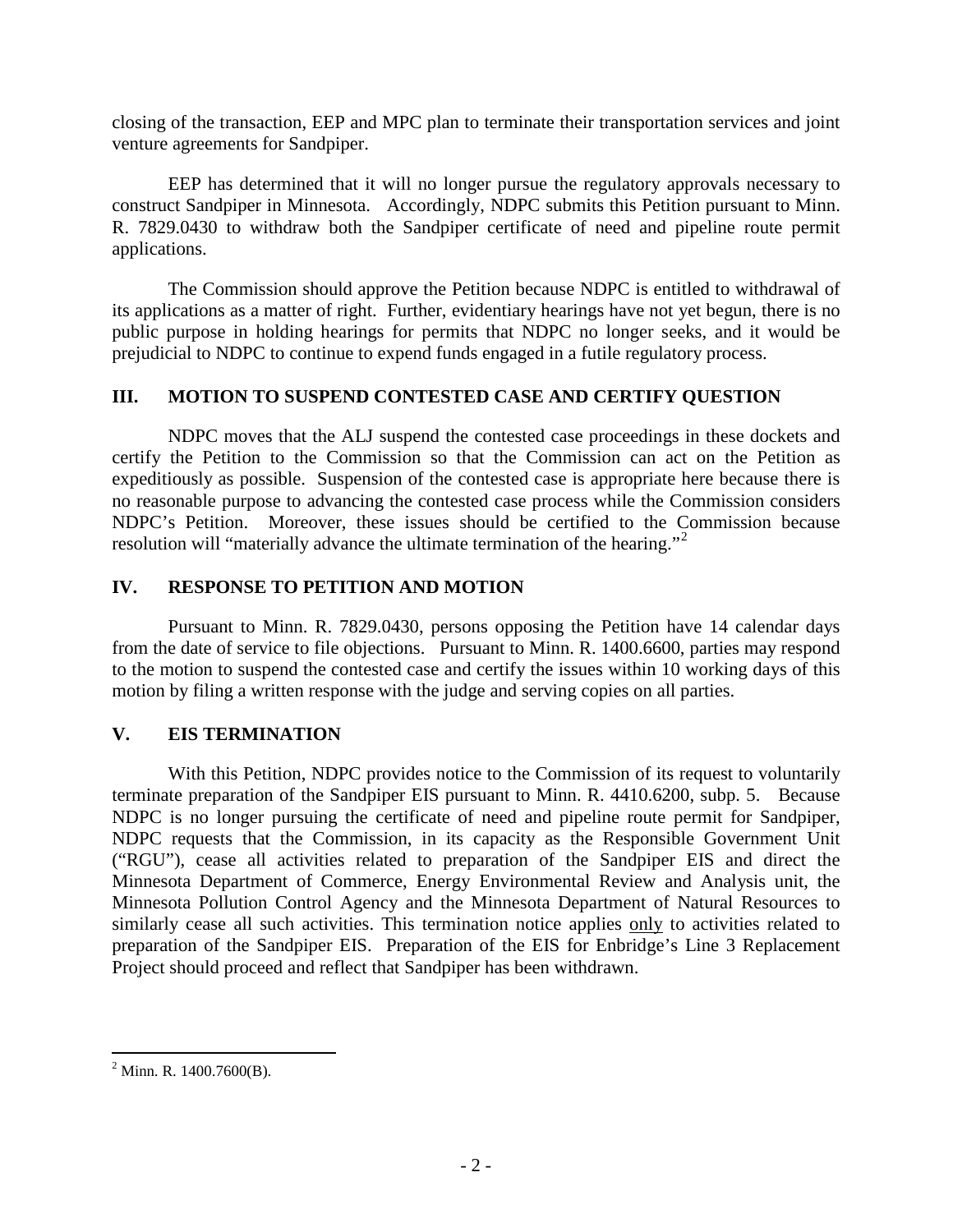### **VI. CONCLUSION**

NDPC respectfully requests that this Petition to Withdraw be granted and that the ALJ suspend the contested case proceedings and certify the issue to the Commission so it can act on the Petition. NDPC also requests that the Commission immediately terminate the preparation of the Sandpiper EIS pursuant to Minn. R. 4410.6200, subp. 5.

Dated: September 1, 2016 Respectfully submitted,

/s/ *Christina K. Brusven*

Christina K. Brusven (# 0388226) Patrick D.J. Mahlberg (# 0388028) John E. Drawz (# 24326) **FREDRIKSON & BYRON, P.A.** 200 South Sixth Street, Suite 4000 Minneapolis, Minnesota 55402-1425 Telephone: (612) 492-7000 Fax: (612) 492-7077

**Attorneys for North Dakota Pipeline Company LLC**

59263409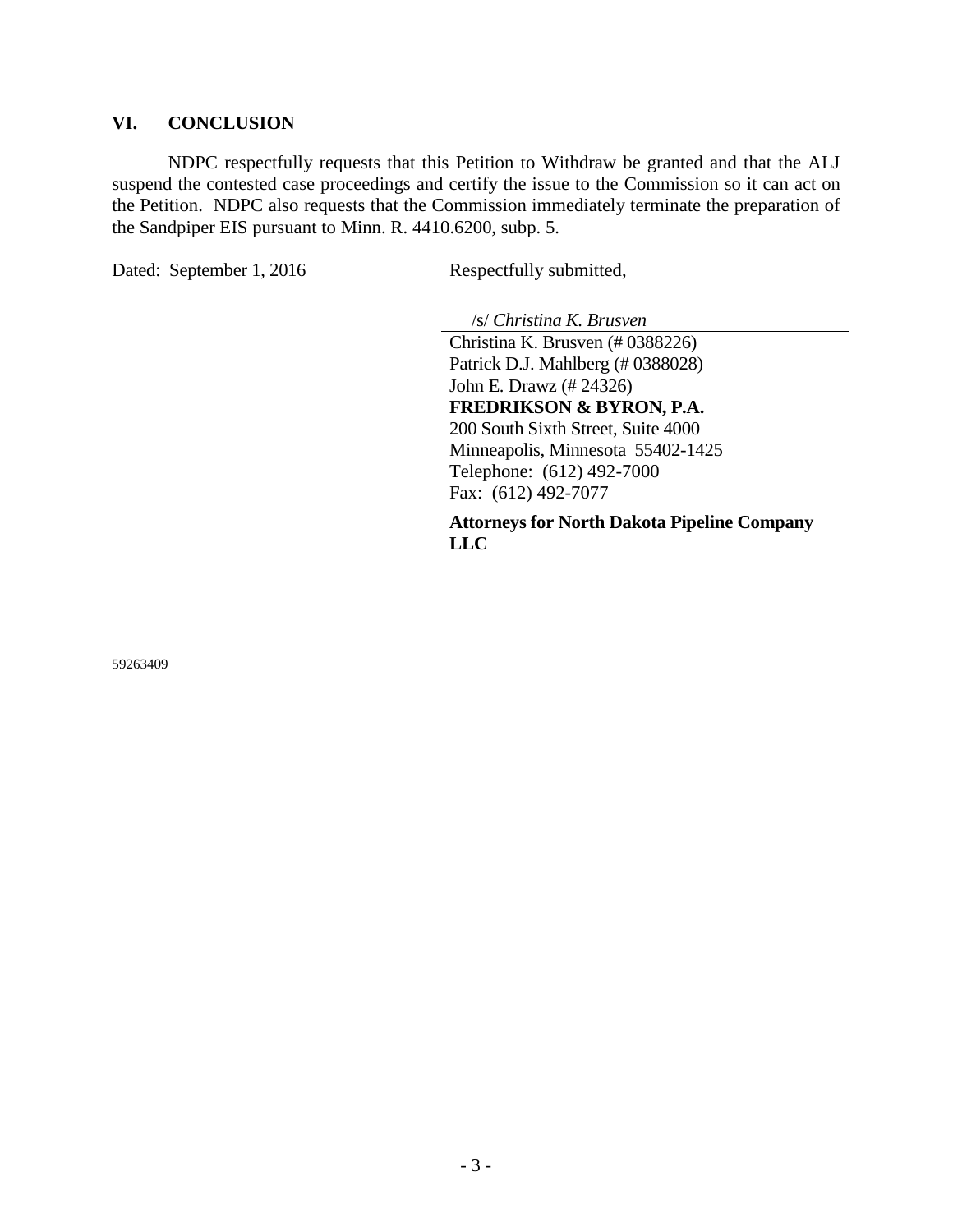# Release Details

Enbridge Energy Partners, L.P. and Enbridge Inc. Announce Agreement to Acquire Equity Interest in the Bakken Pipeline System Establishing New Path to the U.S. Gulf Coast

August 2, 2016

HOUSTON, TEXAS and CALGARY, ALBERTA--(Marketwired - Aug. 2, 2016) - Enbridge Energy Partners, L.P. (NYSE:EEP) ("EEP") and Enbridge Inc. (TSX:ENB) (NYSE:ENB) ("Enbridge" or the "Company"), announced today that EEP and Marathon Petroleum Corporation ("Marathon Petroleum") have formed a new joint venture, which in turn has entered into an agreement to acquire a 49 percent equity interest in the holding company that owns 75 percent of the Bakken Pipeline System ("Bakken Pipeline" or the "System") from an affiliate of Energy Transfer Partners, L.P. ("Energy Transfer") and Sunoco Logistics Partners L.P. ("Sunoco Logistics"). Under this arrangement, EEP and Marathon Petroleum would indirectly hold 75 percent and 25 percent, respectively, of the joint venture's 49 percent interest in the holding company of Bakken Pipeline. The purchase price of EEP's effective 27.6 percent interest in the System is US\$1.5 billion. Closing of the transaction is subject to certain conditions, and is expected to occur in the third quarter of 2016.

The System consists of the Dakota Access Pipeline ("DAPL") and the Energy Transfer Crude Oil Pipeline ("ETCO") projects. Phillips 66 owns the other 25 percent in each pipeline project. Both the DAPL and ETCO projects are highly contracted and secured by long-term take-or-pay contracts with creditworthy counterparties.

"This acquisition is an attractive opportunity to participate in a pipeline system that will transport crude oil from the prolific Bakken formation in North Dakota to markets in eastern PADD II and the U.S. Gulf Coast ("USGC") providing another important link in our market access strategy that is driven by improving netbacks and access to the best markets for our customers. The pipelines offer competitive tolls, a significant level of long-term takeor-pay commitments from high credit quality customers, and strong risk-adjusted returns. Potential also exists for expansion of the pipelines should customer demand warrant. The investment is expected to be immediately accretive to distributable cash flow when the pipeline projects come into service, which we expect will occur by the end of 2016," said Mark Maki, President for EEP.

Guy Jarvis, Executive Vice President Liquids Pipelines and Major Projects of Enbridge, noted, "The Bakken Pipeline System is a great example of how the right acquisition can support and bolster our liquids pipelines strategy, while also supporting our U.S. sponsored vehicle -- EEP. In addition to the obvious project benefits, Enbridge also looks forward to working with Bakken Pipeline to develop joint toll solutions that would provide an attractive opportunity to once again, cost effectively extend the reach of Enbridge's existing liquids pipelines system. Joint tolls will provide improved market access for customers, including a new path to the USGC via our mainline system through our recently completed Southern Access Extension into the Patoka Hub where it will be available for connection to ETCO. This will provide our shippers the ultimate potential to reach the eastern USGC, which has been a strategic priority for us."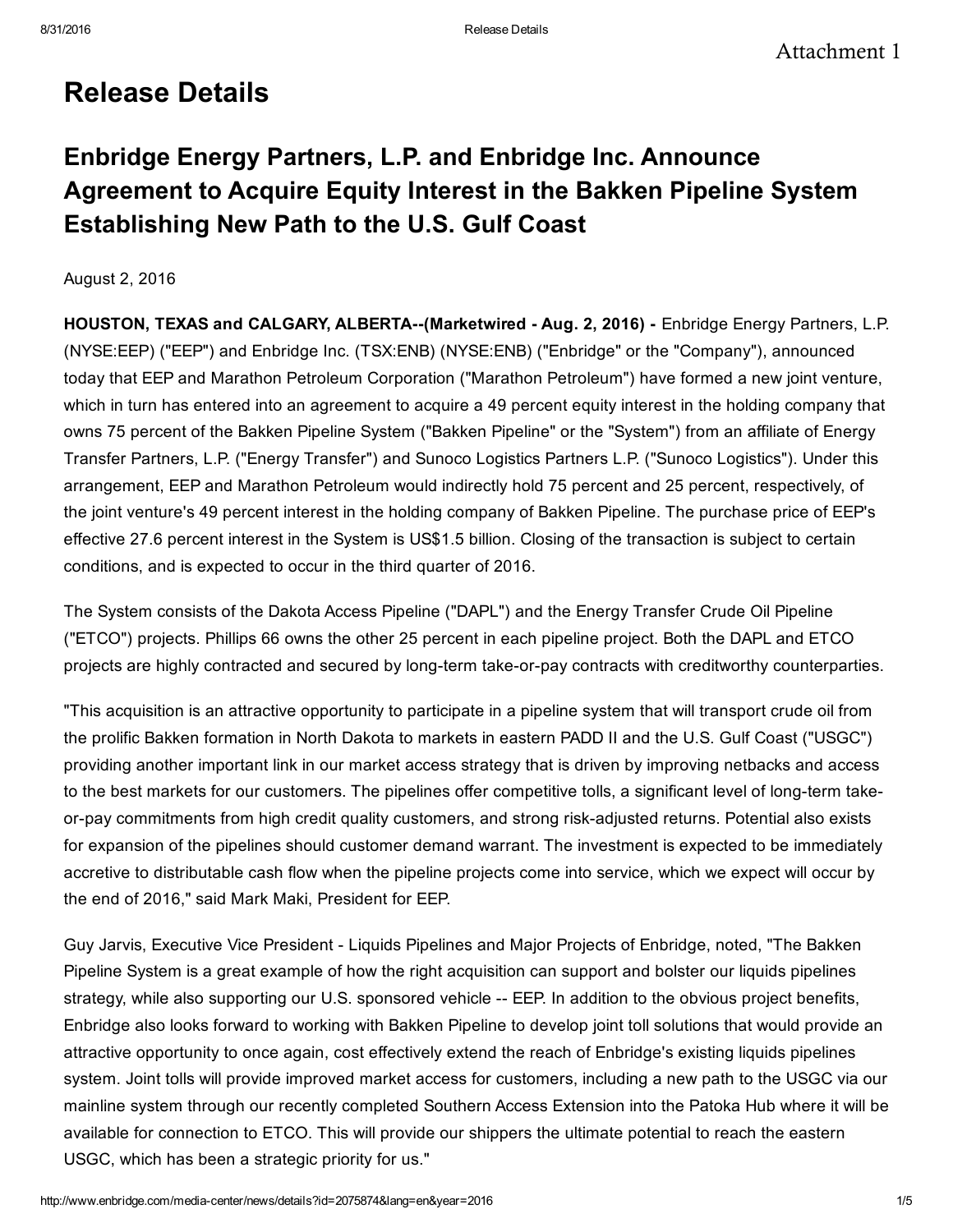#### 8/31/2016 Release Details

DAPL is a new 30-inch diameter pipeline from the Bakken/Three Forks production area in North Dakota to market centers in Patoka, Illinois. DAPL is expected to initially deliver in excess of 470,000 barrels per day ("bpd") of crude oil and has the potential to be expanded to 570,000 bpd. The pipeline has six origin locations in North Dakota and delivers to Patoka. The construction of terminals began in January 2016, mainline pipeline construction began in May 2016, and all major materials and equipment have been procured.

ETCO, formerly one of the Trunkline pipelines, is a converted natural gas pipeline from Patoka to the Sunoco Terminal in Nederland, Texas. The pipeline consists of 62 miles of new 30-inch diameter pipe, 686 miles of converted 30-inch diameter pipe, and 40 miles of converted 24-inch diameter pipe. Construction of the new pipe began in April 2016. Both the pipe conversion and the pump stations are over 90 percent complete. Both DAPL and ETCO are expected to be ready for service by the end of 2016.

EEP intends to enter into a bridge financing arrangement with Enbridge (U.S.) Inc., a wholly-owned subsidiary of the Company, to fund EEP's US\$1.5 billion investment at closing. The Company is also taking steps to ensure that EEP has sufficient capital to permanently fund the investment in the System. To that end, it has proposed a longer-term, joint funding arrangement to EEP through which both the Company and EEP would fund the investment and participate in the returns generated by the System. As part of this arrangement, the Company has also indicated a willingness to provide funding to EEP to support EEP's ongoing investment. The terms of this arrangement are subject to the review of a committee of independent directors of the Board of Directors of the delegate of EEP's general partner, who will consider this arrangement in addition to other potential sources of long-term funding. While the terms of any joint funding arrangement with respect to the System are still in development, in prior joint funding arrangements, EEP has retained 25 to 33 percent interests in large greenfield development projects being undertaken by the Enbridge group with options to acquire additional interests. The Company believes that under a variety of possible longer-term funding scenarios, the acquisition of the System will generate attractive returns and near term cash flow accretion for both EEP and the Company. The Company plans to initially fund its investment in EEP from available liquidity which has been bolstered through the issuance of more than CDN\$3.0 billion of equity and CDN\$1.2 billion of debt securities across the Enbridge group of companies thus far in 2016.

Upon successful closing of the transaction, EEP and Marathon Petroleum plan to terminate their transportation services and joint venture agreements for the Sandpiper Pipeline Project. EEP continues to believe the Bakken region is a highly productive and attractive basin, which has significant crude oil supply growth potential that will require additional pipeline capacity in the future. The scope and timing of the Sandpiper Pipeline Project will be evaluated during the quarter to ensure that it is positioned to meet the growing need for pipeline capacity while offering customers competitive tolls and strong netbacks. Additionally, in conjunction with a termination of the Sandpiper joint venture agreements with Marathon Petroleum, EEP will retain 100 percent ownership in our legacy North Dakota system, which is one of the most competitive outlets available to producers in the State.

To view the *Bakken Pipeline System and Enbridge Liquids Pipeline System* map, please visit the following link: http://media.marketwire.com/attachments/201608/MOD-49834\_ENB.AdjustedMap08.01.16-L08-Callouts2.jpg

#### About Enbridge Inc.

http://www.enbridge.com/media-center/news/details?id=2075874&lang=en&year=2016 2/5 Enbridge Inc., a Canadian company ("Enbridge"), exists to fuel people's quality of life, and has done so for more than 65 years. A North American leader in delivering energy, Enbridge has been ranked on the Global 100 Most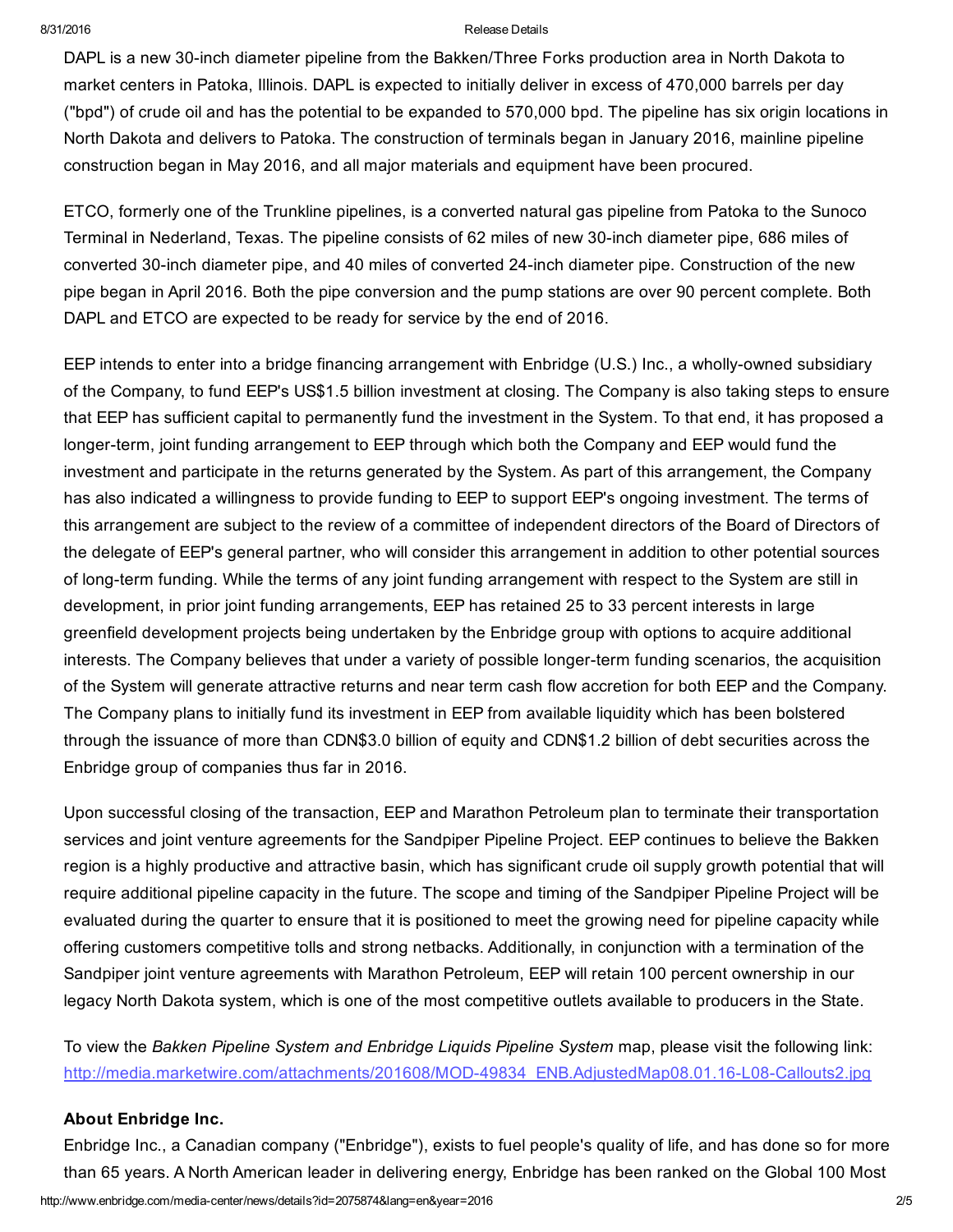#### 8/31/2016 Release Details

Sustainable Corporations index for the past seven years. Enbridge, together with its affiliates, including EEP, operates the world's longest crude oil and liquids transportation system across Canada and the U.S., and has a significant and growing involvement in natural gas gathering, transmission and midstream business, as well as an increasing involvement in power transmission. Enbridge owns and operates Canada's largest natural gas distribution company, serving residential, commercial, and industrial customers in Ontario, Quebec, New Brunswick and New York State. Enbridge has interests in nearly 2,000 megawatts of net renewable and alternative generating capacity, and continues to expand into wind, solar and geothermal power. Enbridge employs nearly 11,000 people, primarily in Canada and the U.S., and is ranked as one of Canada's Top Employers for 2016. Enbridge's common shares trade on the Toronto and New York stock exchanges under the symbol ENB. For more information, visit [www.enbridge.com.](http://www.enbridge.com/)

#### About Enbridge Energy Partners, L.P.

Enbridge Energy Partners, L.P. owns and operates a diversified portfolio of crude oil and, through its interests in Midcoast Energy Partners, L.P. ("Midcoast Partners") (NYSE:MEP), natural gas transportation systems in the United States. Its principal crude oil system is the largest pipeline transporter of growing oil production from western Canada and the North Dakota Bakken formation. The system's deliveries to refining centers and connected carriers in the United States account for approximately 23 percent of total U.S. oil imports. Midcoast Partners' natural gas gathering, treating, processing and transmission assets, which are principally located onshore in the active U.S. Mid-Continent and Gulf Coast areas, deliver approximately 2.0 billion cubic feet of natural gas daily.

ForwardLooking Statements Regarding Enbridge Inc.*Certain information provided in this news release constitutes forwardlooking statements. The words "anticipate", "expect", "project", "estimate", "forecast", "plan", "intend", "believe" and similar expressions are intended to identify such forwardlooking statements. Forwardlooking statements in this news release include, but are not limited to, statements with respect to: the Company's initial funding of its investment in EEP; the bridge financing arrangement between the Company and EEP; longerterm funding options, including proposed joint funding by the Company and EEP; expected closing date of the acquisition of the System; expected inservice dates; expected future returns and cashflow accretion* from acquisition of the System; joint tolls and improved market access; and expansion capacity of the System. *Although the Company believes these statements are based on information and assumptions which are current, reasonable and complete, these statements are necessarily subject to a variety of assumptions, risks and uncertainties pertaining to bridge financing and longerterm funding, including definitive terms thereof, closing of the acquisition of the System, project construction and completion, inservice dates, operating performance, regulatory parameters, economic and competitive conditions, supply of and demand for commodities and* commodity prices. A further discussion of the risks and uncertainties facing the Company can be found in the *Company's filings with Canadian and United States securities regulators. While the Company makes these forwardlooking statements in good faith, should one or more of these risks or uncertainties materialize, or should underlying assumptions prove incorrect, actual results may vary significantly from those expected.* Except as may be required by applicable securities laws, the Company assumes no obligation to publicly update *or revise any forwardlooking statements made herein or otherwise, whether as a result of new information,* future events or otherwise. Forward-Looking Statements Regarding EEP This news release includes forwardlooking statements and projections, which are statements that do not relate strictly to historical or current facts. *These statements frequently use the following words, variations thereon or comparable terminology:*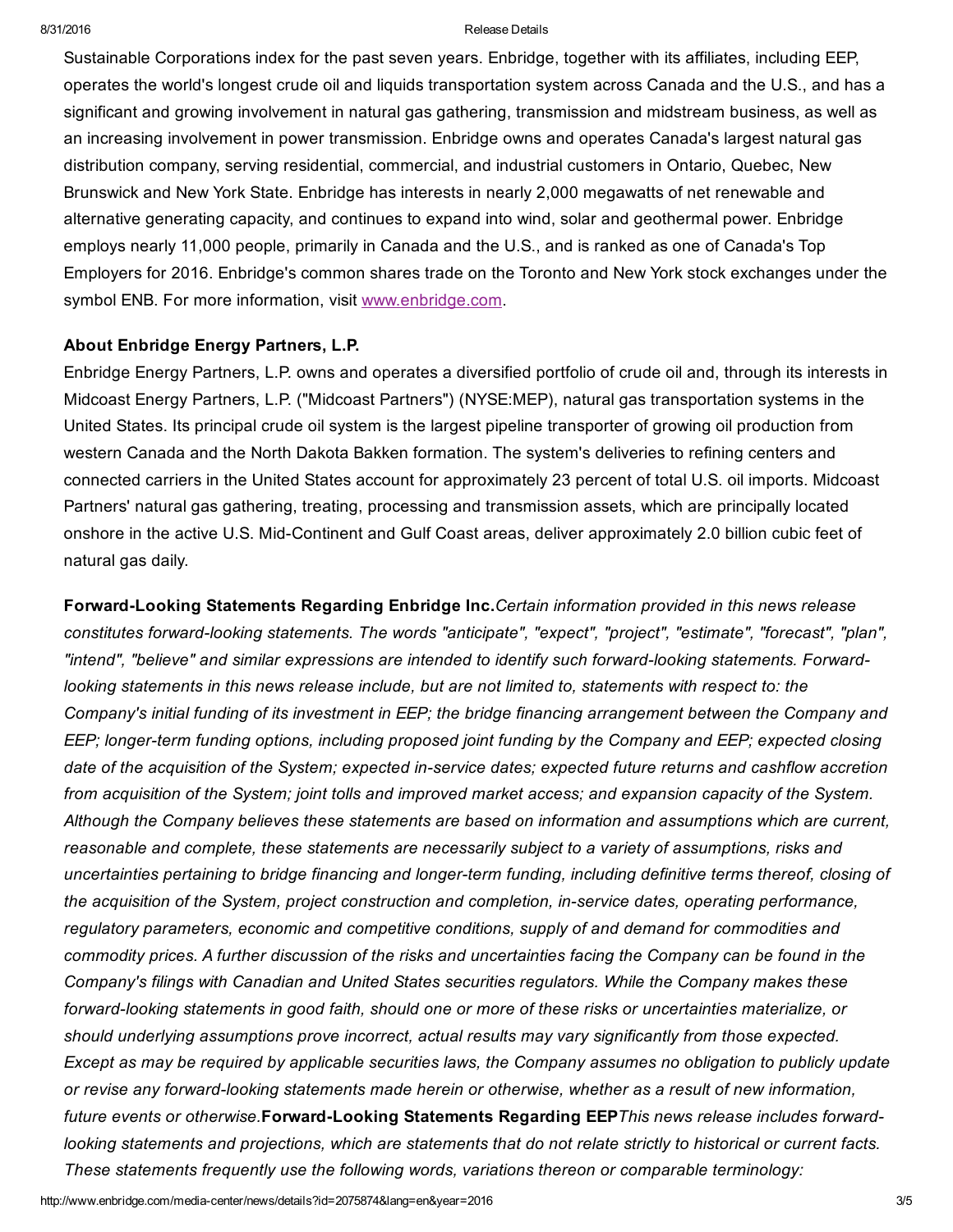#### 8/31/2016 Release Details

*"anticipate," "believe," "consider," "continue," "could," "estimate," "expect," "explore," "evaluate," "forecast," "intend," "may," "opportunity," "plan," "position," "projection," "should," "strategy," "target," "will" and similar words. Although EEP believes that such forwardlooking statements are reasonable based on currently available information, such statements involve risks, uncertainties and assumptions and are not guarantees of performance. Future actions, conditions or events and future results of operations may differ materially from those expressed in these forwardlooking statements. Many of the factors that will determine these results are* beyond EEP's ability to control or predict. Specific factors that could cause actual results to differ from those in the forward-looking statements include: (1) changes in the demand for or the supply of, forecast data for, and price trends related to crude oil, liquid petroleum, natural gas and NGLs, including the rate of development of the Alberta Oil Sands; (2) EEPs ability to successfully complete and finance the Bakken Pipeline transaction and *other expansion projects or drop-down opportunities;* (3) the *effects of competition, in particular, by other pipeline systems;* (4) *shut-downs or cutbacks* at *EEP's facilities or refineries, petrochemical plants, utilities or* other businesses for which EEP transports products or to whom EEP sells products; (5) hazards and operating risks that may not be covered fully by insurance, including those related to Line 6B and any additional fines and penalties assessed in connection with the crude oil release on that line; (6) costs in connection with complying with the settlement consent decree related to Line 6B and Line 6A, which is still subject to court approval, and/or the failure to receive court approval of, or material modifications to, such decree; (7) changes in or challenges to EEP's tariff rates; (8) changes in laws or regulations to which EEP is subject, including compliance *with environmental and operational safety regulations that may increase costs of system integrity testing and* maintenance; and (9) permitting at federal, state and local levels in regards to the construction of new assets. Except to the extent required by law, we assume no obligation to publicly update or revise any forward-looking statements, whether as a result of new information, future events or otherwise. Reference should also be made to EEP's filings with the U.S. Securities and Exchange Commission (the "SEC"), including its Annual Report on Form 10-K for the year ended December 31, 2015 and any subsequently filed Quarterly Report on Form 10-Q for additional factors that may affect results. These filings are available to the public over the Internet at the *SEC's web site (*[www.sec.gov](http://www.sec.gov/)*) and at EEP's web site.*

For more information please contact:

Enbridge Inc. Media Graham White (403) 508-6563 or Toll Free: 1-888-992-0997 graham.white@enbridge.com

Investment Community Adam McKnight (403) 266-7922 adam.mcknight@enbridge.com

Enbridge Energy Partners, L.P. Media Michael Barnes